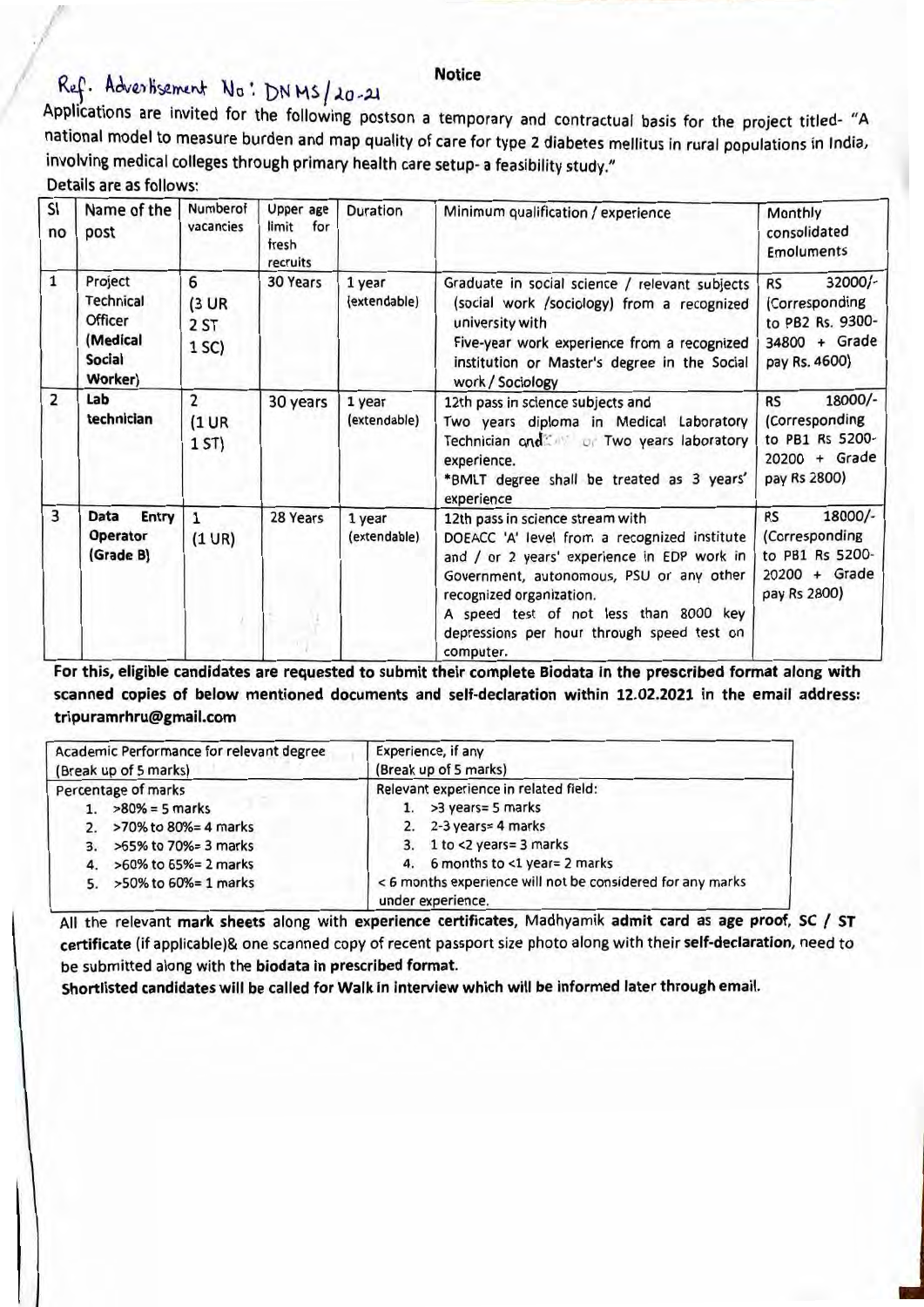- 1. The posts are purely temporary and co-terminable with the project. ICMR/AGMC/ The Govt.  $\alpha$ Tripura, will not take any guarantee for/will not be responsible for any confirmation/ regularization of the posts in future.
- of the posts in future.<br>2. Interested candidates may e-mail their application in the prescribed format along with the scanned copies of their marksheet and relavent documents in advance positively by  $12^{th}$  February 2021, to the address **tripuramrhru@gmail.com.**
- 3. All Candidates will have to apply in the prescribed application form which can be downloaded from the websitehttps:l/www.agmc.nic.in and provide a valid Email ID and Contact Number.
- 4. Candidates must possess the essential qualification as mentioned in the advertisement on the day of the interview/written test
- 5. Age relaxations are admissible for SC/ ST candidates, in accordance with the instructions issued by the Central Govt. from time to time ..
- 6. The candidate will have to stay and work in entire state of Tripura as deemed necessary for the project.
- 7. The date and time of the interview will be intimated to the eligible candidates via email only. No phone calls will be made by the authority.
- 8. No TA/DA etc. will be provided for attending the interview.
- 9. The Principal and the appointing authority have the right to accept/reject any application without assigning any reason and no correspondence in this matter will be entertained. Canvassing in any form or bringing political or other outside influence with regard to selection/recruitment shall liable for disqualification.

**Pag. 2021**  $\bigwedge$ . 2.

Dr. Rituparna Das Principal Investigator, Diabetes National Model Study, Agartala Govt. Medical college, Agartala. Dr. RITUPARNA DAS Principal Investigator A G **· .M.C**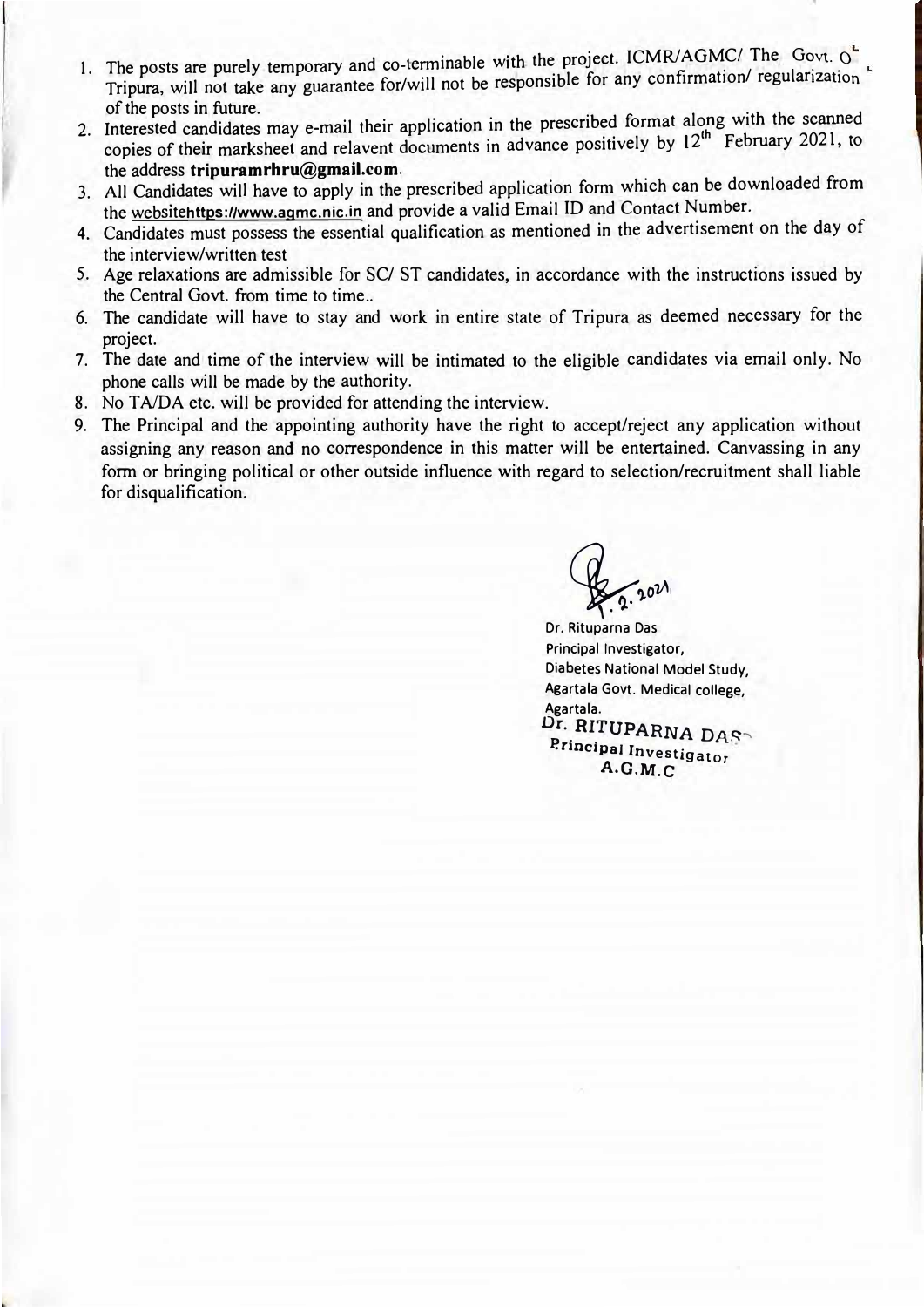### **Application Form**

<u>and a strong of</u>

سيطيب

|  | Ref. Advertisement no.: |  |  |
|--|-------------------------|--|--|
|--|-------------------------|--|--|

| manne of the post applied for:              |  |
|---------------------------------------------|--|
| Name of the Candidate<br>(in block letters) |  |
|                                             |  |

t

 $\ddot{i}$ 

ţ.

ŧ

÷

 $\ddot{\phantom{a}}$ 

 $\ddot{\cdot}$ 

ť

ł.

÷

Pin: **Pine** 

- 3. Fathers Name (in block letaurs)
- 4. Dute of birth (DD/MM/YY)
- 5. Sex (Male/Fonale)
- 6. Address

| (for correspondence) |  |  |  |  |  |
|----------------------|--|--|--|--|--|
|----------------------|--|--|--|--|--|

7. Mobile/Landline No.

8. E-mail ID

9. Nationality

10. Religion

11. Category (OEN/ST/SC/OBC)

12. Marital Status

Affix recent passport size colour photograph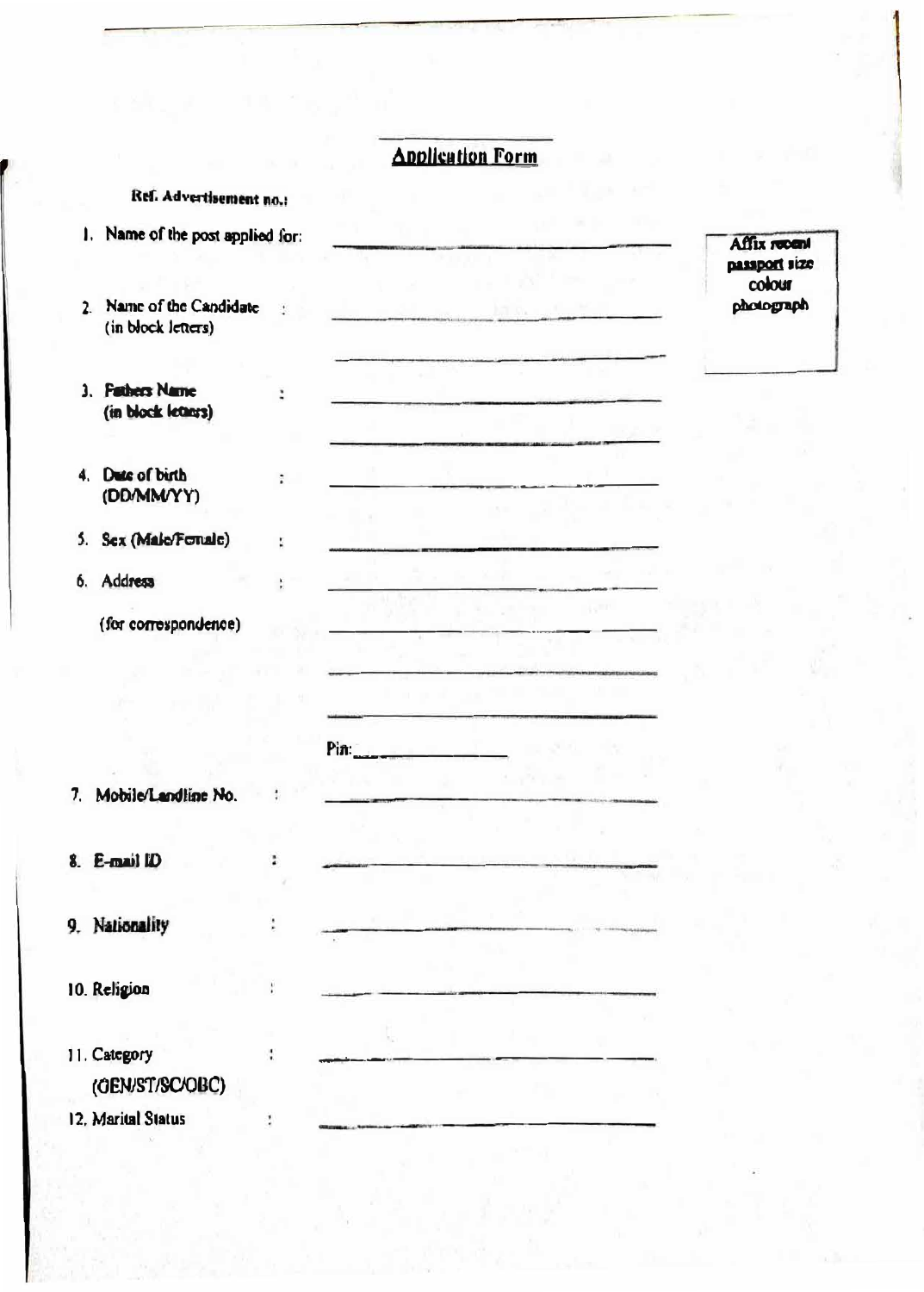13. Particulars of all examination passed and degree and technical qualifications obtained (commencing with the matriculation or equivalent examinations; acditional qualifications may be mentioned in a

### separate sheet)

| S.<br>Na. | <b>Name of Examination</b><br>Passed | Year of<br>Passing | <b>Beard/University</b> | Subject | Division/Class<br>Grade |
|-----------|--------------------------------------|--------------------|-------------------------|---------|-------------------------|
|           |                                      |                    |                         |         |                         |
|           |                                      |                    |                         |         |                         |
|           |                                      |                    |                         |         |                         |
|           |                                      |                    |                         |         |                         |
|           |                                      |                    |                         |         |                         |

14. Work Experience (additional experience may be mertioned in a separate sheet):

| $\overline{\mathbf{S}}$ | <b><i>PERSONAL PROPERTY</i></b><br>Name of the Employer | <b>COLLECTIONS CONTINUES.</b><br>Period of Service |    | Post Held | Pay Scale/    |
|-------------------------|---------------------------------------------------------|----------------------------------------------------|----|-----------|---------------|
| No.                     |                                                         | From                                               | To |           | <b>Salary</b> |
|                         |                                                         |                                                    |    |           |               |
|                         |                                                         |                                                    |    |           |               |
|                         |                                                         |                                                    |    |           |               |